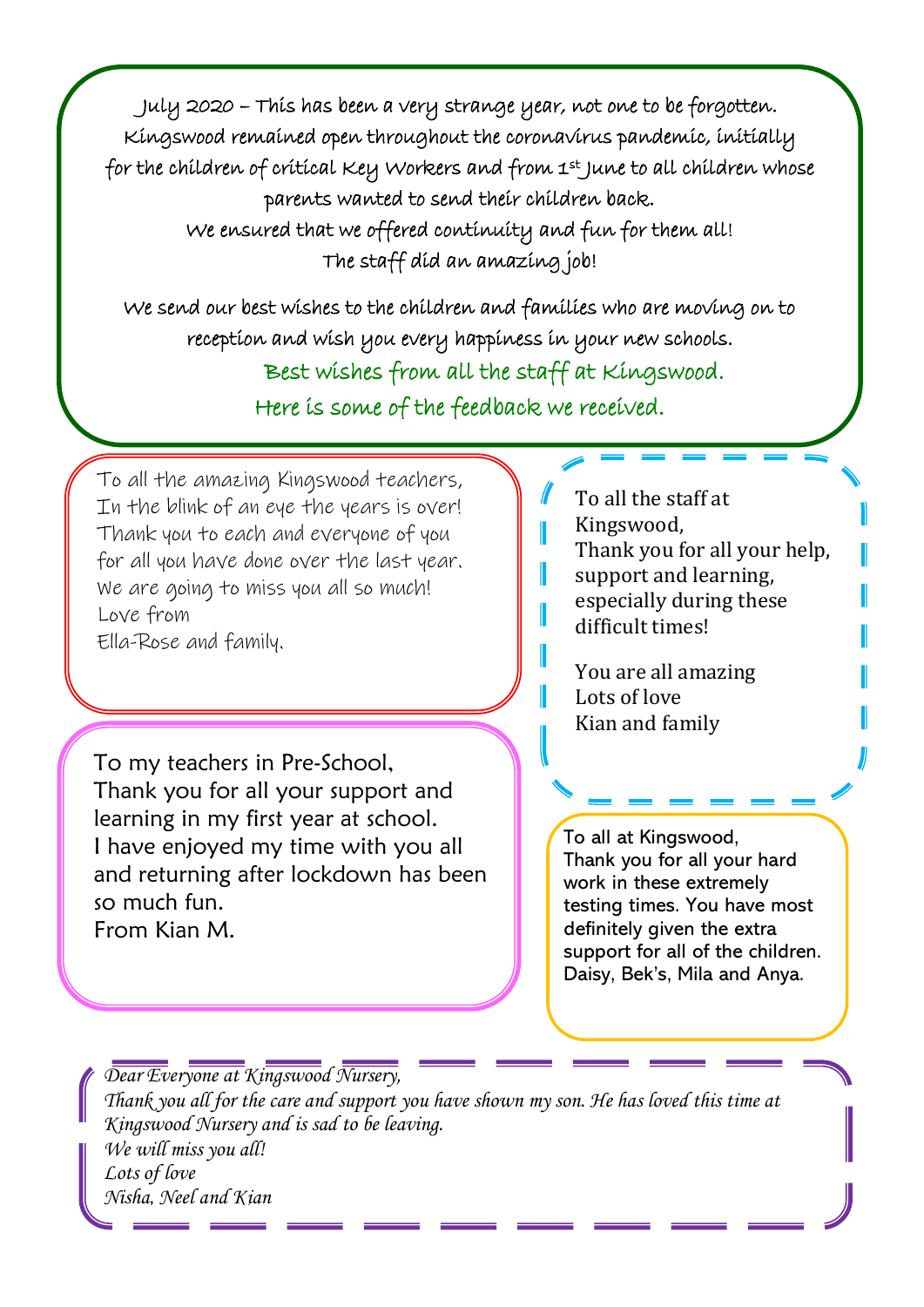## To all the staff at Kingswood,

Thank you so much for all the hard work you do (especially lately). George has thoroughly enjoyed

his time here!

Wishing you all a relaxing summer.

From George

To Mrs Jackson, Thank you for everything. I have enjoyed Nursery so much and I will look forward to being back in September. Lots of love Ava-Jayne

Dear Mrs. Jackson,

Thank you so much for your continued hard work and dedication to Kingswood Nursery it is a truly magical place that I feel very fortunate to have had my children attend. All the best for your retirement later on in the year. I hope you manage to relax and enjoy the time with your family.

Love and thanks from Alfie and Tilly's family.

To Kingswood Nursery, We just wanted to say 'Thank you' for everything you have done for my son. He has enjoyed everyday at Kingswood and will miss coming back in September. Here is a small donation towards some new games or supplies. Have a lovely summer and well deserved break. All our love, The Gear family.

ι

I

Ш

I

I

 $\parallel$ 

I

We would like to say a huge thank you to you all for hard work and support during this challenging time. We have been blown away by the new systems put in place and how adaptable you have all been, with no fuss. You have made the past few weeks so normal and most of all enjoyable for my daughter and we honestly can't thank you enough. We hope you all have a wonderful summer and get plenty of rest. Looking for to seeing you in September.

Lots of love The Artrey family

## To Mrs Jackson,

Thank you for being such a fantastic Headteacher and for supporting all of us during these difficult times. We are so pleased you have decided to stay on at Kingswood a little while longer. My daughter is very excited to be going back to Nursery in September.

Love Dominique, Jimmy and Pearl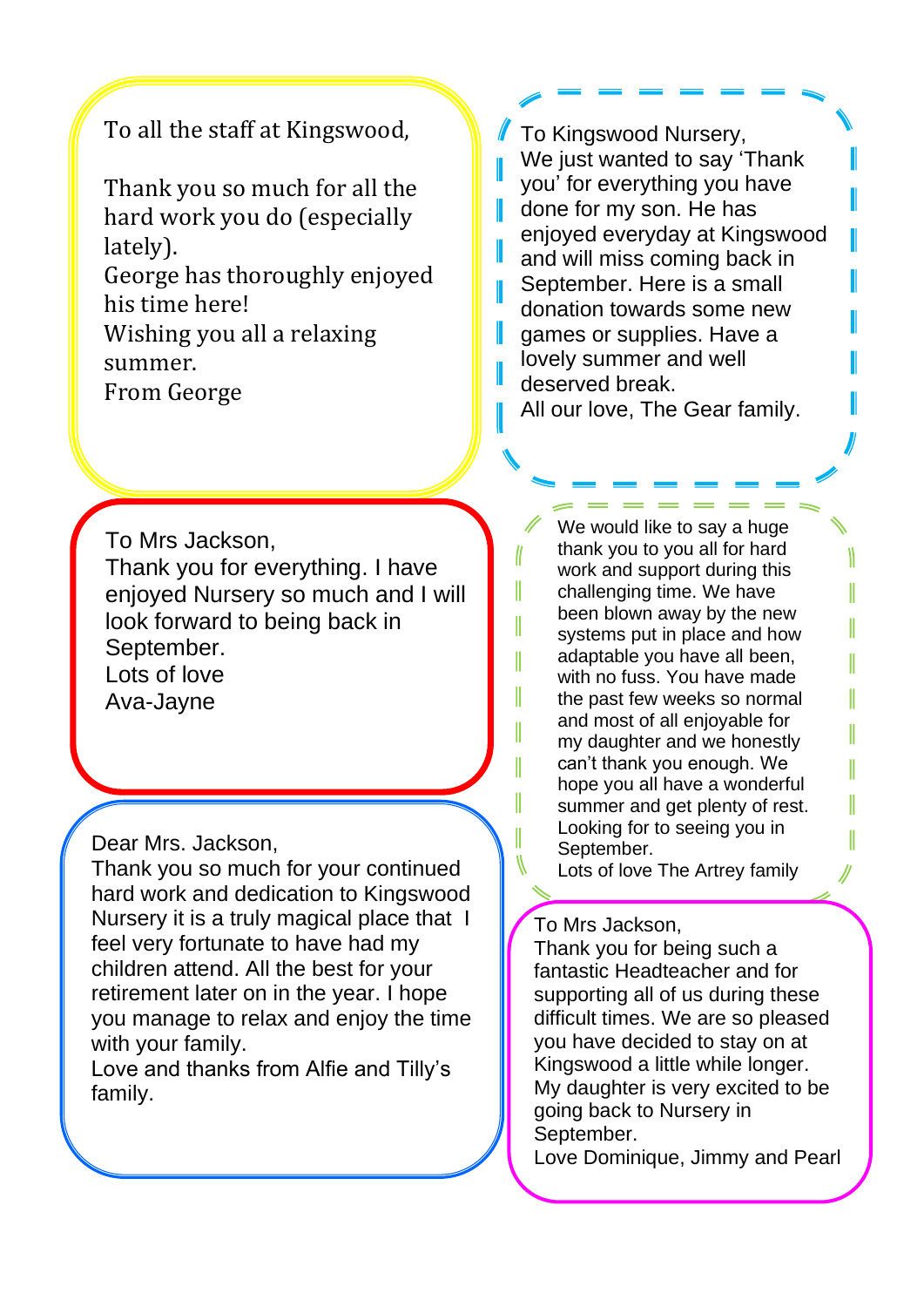To All Kingswood Staff,

Thank you so much for making another one of my children happy! Heidi loves pre-school and is looking forward to nursery in September. You all have gone above and beyond (especially during such crazy times!) as you always do, to make children and parents feel happy and confident. We hope you have a lovely restful summer you all deserve it so much!

Thanks again, Lucy and Alex

To Everyone at Kingswood, I cannot believe the time has come to say Goodbye, it flew!

Thank you to each and everyone of you for teaching my daughter, she has grown so much it's great to see. You have all done a fantastic job. We will miss you ! Lots of love Sienna and **Becky** 

To all the lovely staff at Kingswood Nursery School!

As a family we're quite choked that this is last time we get to walk through your doors! Our children have loved their time in your care and they leave happy knowing what fun they had with you all. It's a lovely place where memories and friendships are made, for children and parents alike! Thank you all! You have all played an integral part in our children's journey and we wish you nothing but the best! So sad that the latter part of this year didn't go quite to plan, no end of term parts of family picnics but hey ho! It's been a blast! We will wave at you all as we walk by on our new journey to the infants and year 4. Stay safe! With love Ant, Jo, Zac and Madison

**Contract Contract** Dear Mrs Jackson,

- We cannot thank you enough for everything yourself and the
- rest of the staff have done for my daughter this year. She has
- $\mathcal{L}_{\mathcal{A}}$ loved coming to nursery everyday and has learnt so  $\blacksquare$ much! She is so prepared for  $\overline{\phantom{a}}$ next school! Thank you also for delaying your retirement to help  $\mathcal{L}_{\mathcal{A}}$ 
	- make the summer term go smoothly in the strange world we are in right now! Love The Ross family.

 $\mathbf{u}$ 

 $\mathbf{r}$ 

Dear Mrs Jackson,

ı

ı

П

П П П

Π

 $\mathcal{L}^{\text{max}}$ 

What to say? There are no words to express how thankful we are to your leadership and team of practitioners. We entrusted both our children to you and have been blessed by your input into their lives. We stand in awe of all you do for the children and will always keep and prayers all the best. Karen